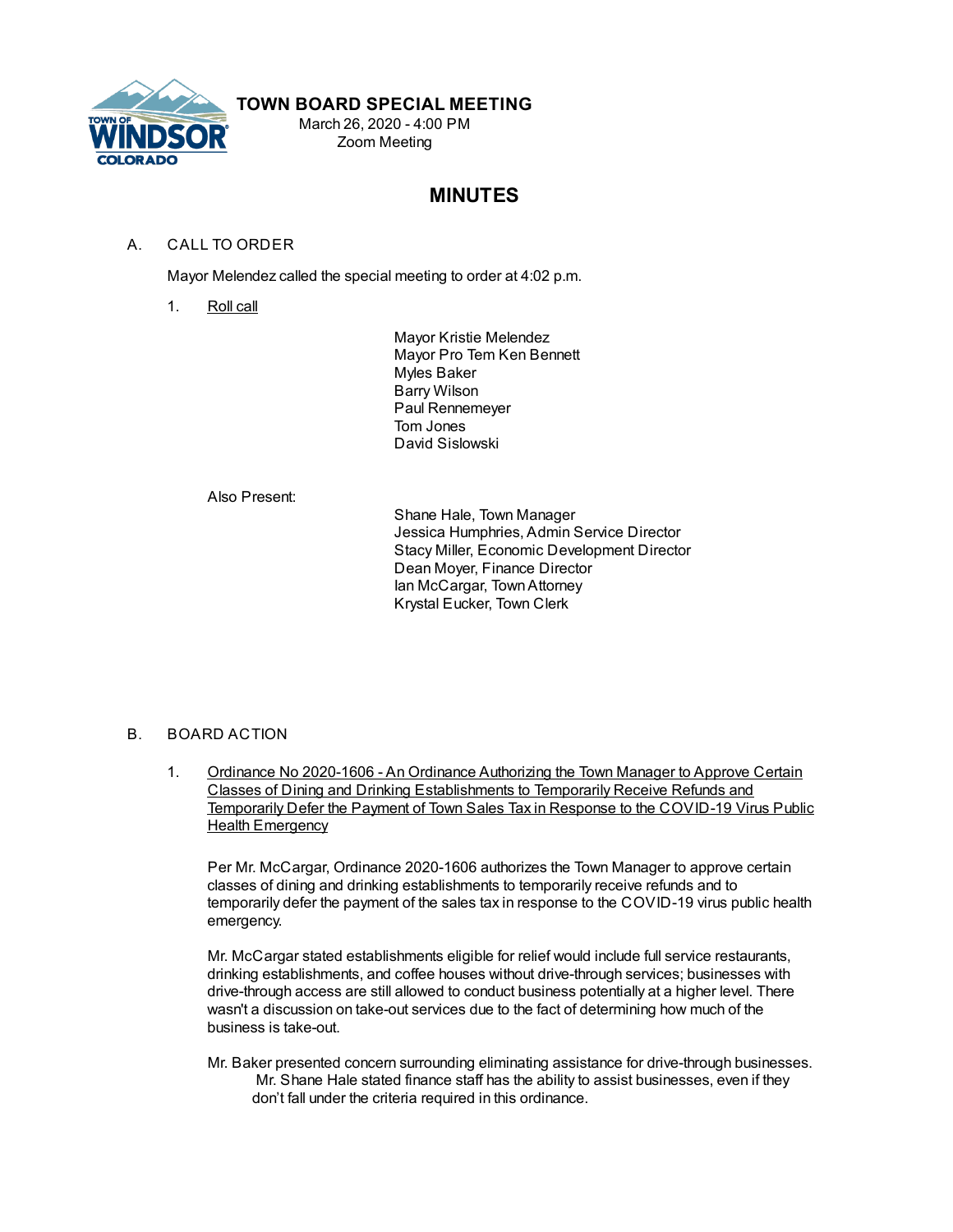Mr. Moyer stated the sales tax staff works with businesses for payment plans and waiving penalties or reduce those fees in certain instances.

Mr. Sislowski inquired if there should be an objective measure to have identification on the application to know what revenue stems from take-out or dine-in services to not miss those business that are struggling.

Mr. Hale stated staff has that discretion to work with those businesses to determine eligibility.

Ms. Melendez stated Windsor is a pro-business community and we will do everything we can to support those eligible businesses.

Mr. McCargar stated in Section 2, the Town Manager shall provide written notice to all dining and drinking establishments who appear to meet the eligibility criteria set forth in Section 1, which shall invite such establishments to apply by April 19, 2020. Upon receipt of each application submitted, the Town Manager shall apply the criteria and shall make a final determination of eligibility. In making this determination, the Town Manager may consider the particular circumstances of the applicant in relation to the criteria, the need for uniformity and consistency, and the purposes to be achieved by this Ordinance. The Town Manager may reject any application that is incomplete, untimely or which fails to adequately demonstrate adherence to the criteria. The Town Manager or his designee shall notify each applicant of the Town Manager's determination of eligibility within seven (7) days of receipt of each completed application.

Mr. Sislowski stated the language states the Town Manager decides on who is eligible for an application and purposed sending applications to all local businesses as not to exclude eligible businesses.

Mr. Hale stated he's worked closely with finance determining what businesses meet the eligibility criteria, and what applications would be denied.

Dr. Jones stated businesses will be contacting Town Hall about why they don't meet that eligibility criteria.

Mr. Hale stated this is an attempt to support our local businesses; outside of having a drive-through most businesses that show effects of COVID-19 could be eligible.

Per Mr. McCargar, Section 3 refers to temporary deferral of Town sales tax upon eligibility approval by the Town Manager are subject to the following conditions:

(a) Each eligible dining and drinking establishment shall continue to timely and completely file sales tax returns as otherwise required by Chapter 4 of the Windsor Municipal Code.

(b) Subject to the terms set forth, the full remittance of sales tax to the Town shall not be required in association with the sales tax returns filed by each eligible dining and drinking establishment, commencing with taxes due for the month of February, 2020 (payable by March 20, 2020), and concluding with taxes due for the month of June, 2020 (payable by July 20, 2020).

(c) Effective for sales tax payments due beginning July 1, 2020 (payable byAugust 20, 2020), the deferral of sales tax payments provided in this Ordinance shall terminate, and all establishments shall resume the full and timely payment of sales tax as required under Chapter 4 of the Windsor Municipal Code.

(d) The Town shall not initiate enforcement of unpaid sales tax during the period of deferral set forth in sub-section (b) of this Section 3, so long as the eligible dining and drinking establishment otherwise complies with the requirements of Chapter 4 of the Windsor Municipal Code.

(e) Except as otherwise provided herein, the Town shall not impose any penalty or interest charge for unpaid sales tax during the period of deferral set forth in subsection (b) of this Section 3, so long as the eligible dining and drinking establishment otherwise complies with the requirements of Chapter 4 of the Windsor Municipal Code.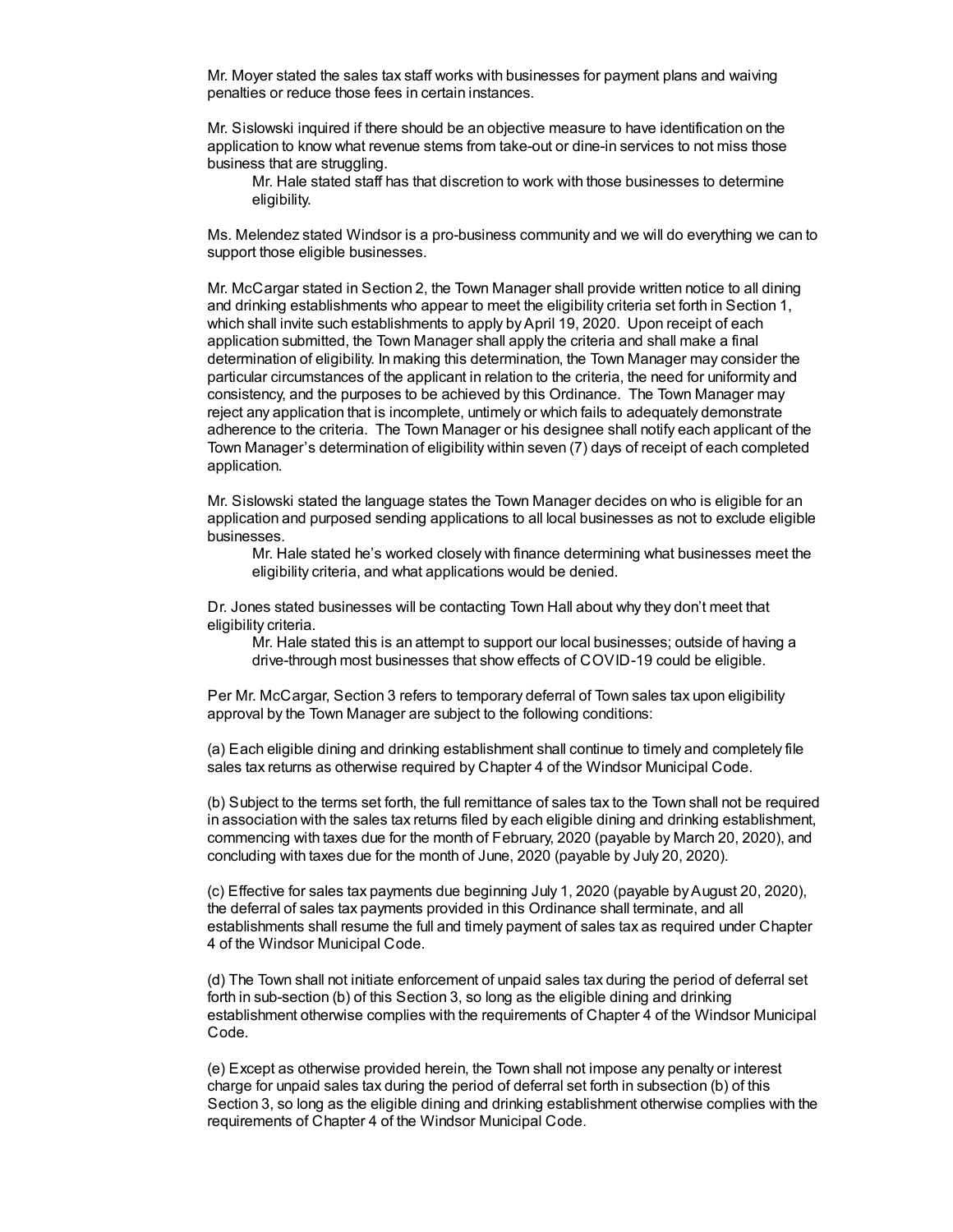Per Mr. McCargar, Section 4 relates to temporary refunds of February sales tax paid March, 2020.

(a) At the sole election of any dining and drinking establishment deemed eligible for sales tax deferral under this Ordinance, the Town Manager is authorized to refund all or any portion of February sales tax which was paid in full on or before March 20, 2020, by each such eligible dining and drinking establishment.

(b) The Director of Finance shall coordinate the processing of any requests for refunds under this Section 4, and shall coordinate the payment of refunds as approved by the Town Manager.

(c) Any sales tax refund pursuant to this Section 4 shall be deemed temporary, shall be repaid in full to the Town as set forth in Section 5 (a) below, and shall be subject to all enforcement remedies as set forth in Section 5 (b) through (e) below

Ms. Melendez asked whether there were any questions or comments to which there was none.

Per Mr. McCargar, Section 5 relates to the payment of deferred sales tax and enforcement.

(a) All sales tax payments deferred for or refunded to each eligible dining and drinking establishment pursuant to this Ordinance shall paid be in full on or before 12:00 p.m. on December 31, 2020. The Director of Finance shall coordinate the manner and form of reporting, payment and record-keeping necessary to carry out this sub-section.

(b) Any deferred and refunded sales tax payments not paid in full as required by subsection (a) of this Section 5 shall be subject to enforcement (including penalties and interest thereon) as provided in Chapter 4 of the Windsor Municipal Code, and shall be further subject to the lien set forth in this Section 5 below.

(c) Any deferred and refunded sales tax payments, together with penalties and interest, not paid in full as required by sub-section (a) of this Section 5 shall create a lien upon all tangible personal property of the dining and drinking establishment in default hereunder. Such lien shall be deemed perfected on and shall relate back to the date any deferred or refunded sales tax payments would have been due under Chapter 4 of the Windsor Municipal Code. Attachment of such lien is not dependent on the recording of written notice, and the lien shall be prior and superior to all other liens, claims, titles and encumbrances, whether or not prior in time, except liens for general taxes. The lien remains attached to the tangible personal property of the eligible dining and drinking establishment from the date of perfection until all unpaid deferred sales taxes are paid in full.

(d) In the event the Town brings suit or initiates distrait to collect unpaid sales tax deferred pursuant to this Ordinance, the Town shall be entitled to recover its reasonable attorney fees and costs of enforcement in addition to any other remedies to which the Town shall be entitled.

Dr. Jones inquired if the Town sends invoices to local business for what they owe. Mr. Moyer stated that is not our usual practice and businesses will know what they owe based on quarterly returns.

Mayor Melendez asked whether there are any final questions from Town Board.

- Mr. Baker inquired are we mailing refunds or do businesses have to request them. Mr. McCargar stated the application is set-up where businesses have to request the refund.
- Mr. Baker Inquored if the Town Board can revoke this request. Mr. McCargar stated; Yes.
- Mr. Baker requested for the amount deferred to be listed on the next financial report. Mr. Moyer stated we can put that information into our monthly financial report and stated